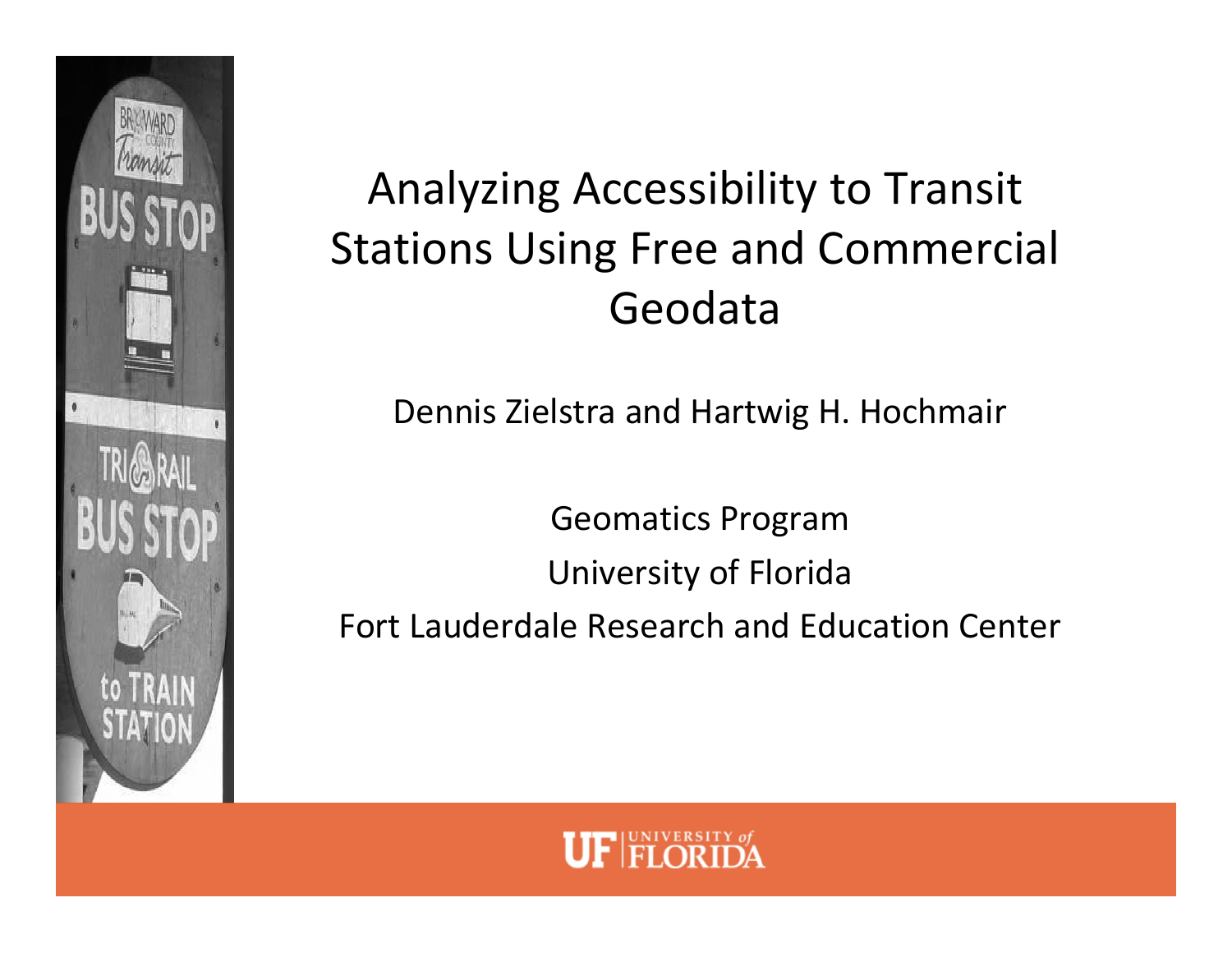

# **Objective of Study**

Quantify the impact of pedestrian‐only segments (shortcuts) in <sup>a</sup> street network on the size of generated service areas around transit stops.





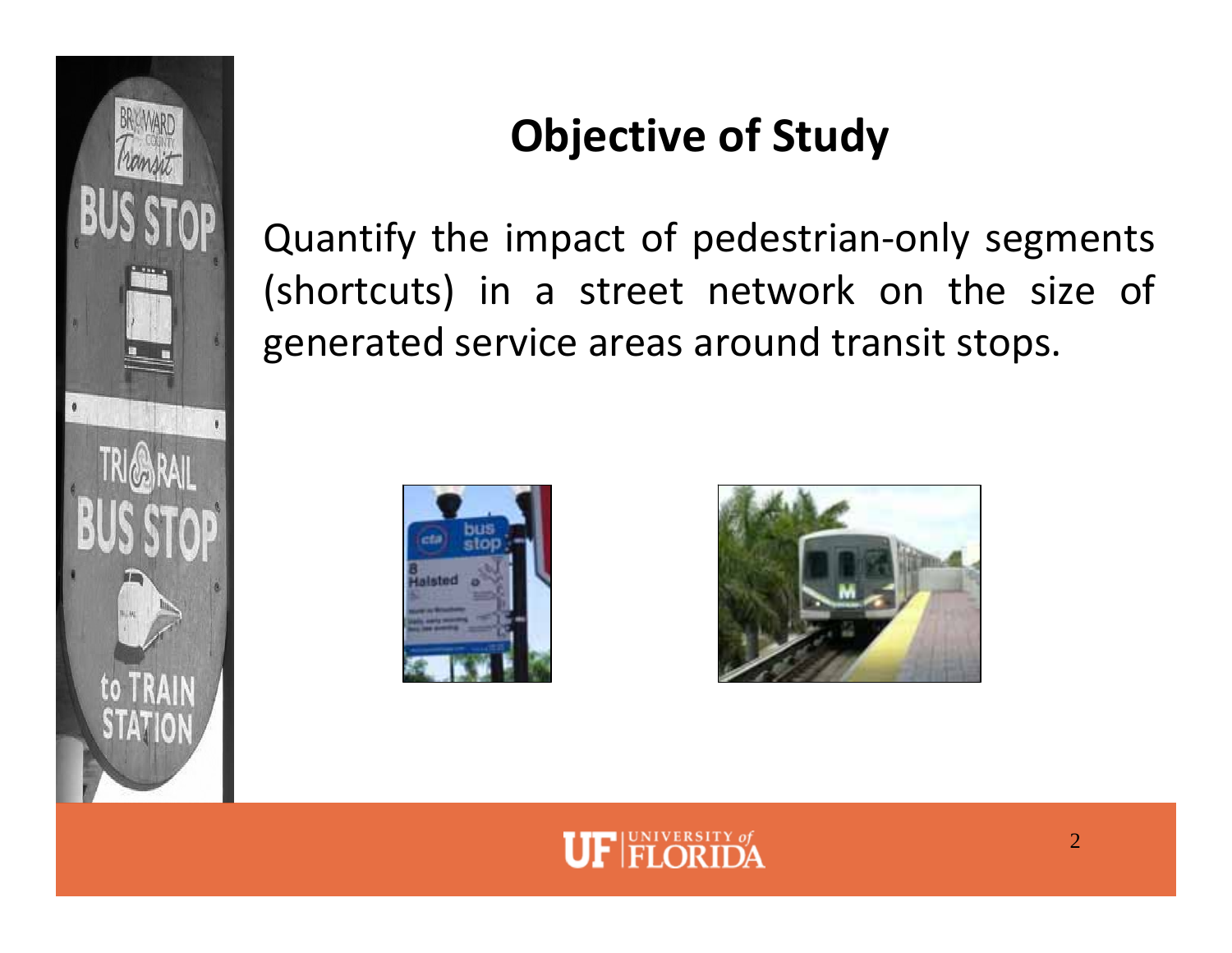

# **Analysis Steps**

- 1. Comparison of lengths of street networks Distinction between
	- –– different street types (car vs. pedestrian-only)
	- – $-$  different data sources (proprietary vs. free)
	- – $-$  different cities (in US and Germany)
- 2. Measure impact of different data sources on modeling service areas in different cities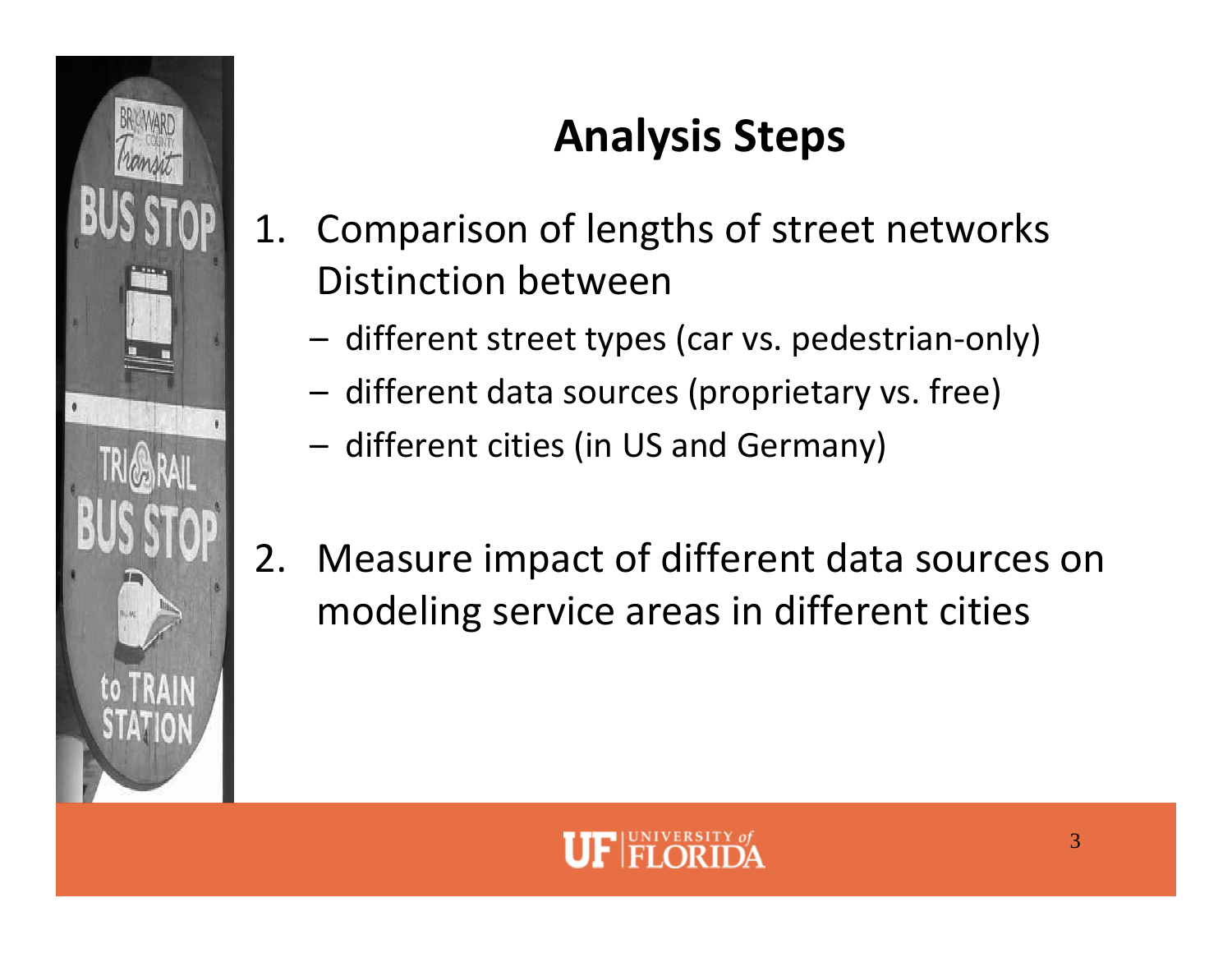

## **Service Area Generation**

- • Used to:
	- –– visualize spatial accessibility for pedestrians to transit systems
	- – $-$  analyze the potential ridership
- • Common standard measures of walking distance to transit stations:
	- 400 meters (0.25 miles) around bus stops
	- 800 meters (0.5 miles) around rail stations

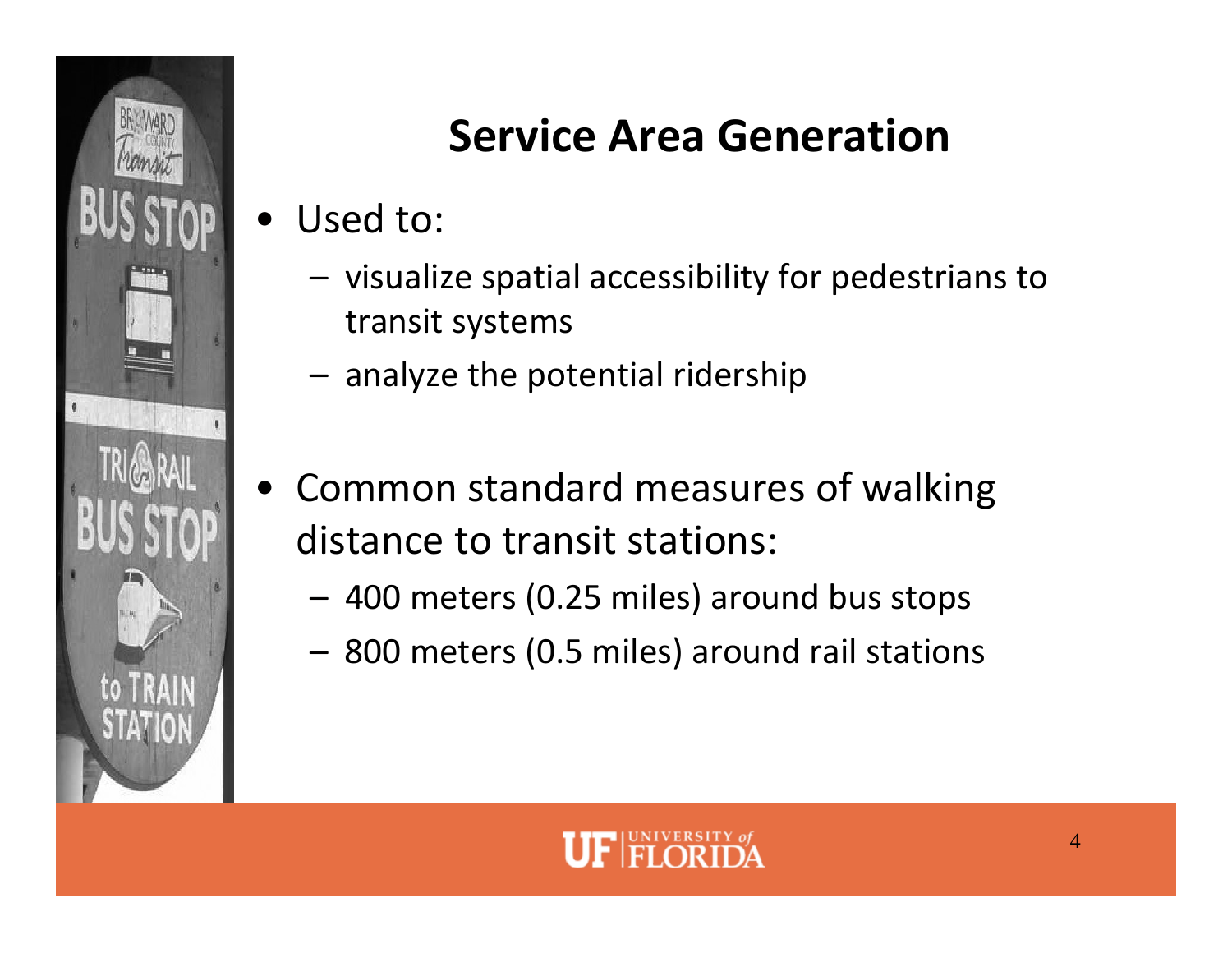

|           | <b>Layer Properties</b>                                   |                        |                                                                                      |                                                                                                                                      | $-\Omega$          | -R                             |  |  |
|-----------|-----------------------------------------------------------|------------------------|--------------------------------------------------------------------------------------|--------------------------------------------------------------------------------------------------------------------------------------|--------------------|--------------------------------|--|--|
|           |                                                           | <b>Line Generation</b> |                                                                                      | <b>Accumulation</b>                                                                                                                  | Network Locations  |                                |  |  |
|           | General                                                   | Layers                 | Source                                                                               | Analysis Settings                                                                                                                    | Polygon Generation |                                |  |  |
| + Effect  | Generate Polygons<br>Polygon Type<br><b>C</b> Generalized |                        | Overlapping                                                                          | Multiple Facilities Options                                                                                                          |                    |                                |  |  |
| areas     | <b>O</b> Detailed<br>Trim Polygons<br>10                  |                        | Create polygons for each facility. These<br>polygons may overlap.<br>Not Overlapping |                                                                                                                                      |                    |                                |  |  |
| Polyg     |                                                           |                        | <sup>®</sup> Merge by break value                                                    | Allocate polygons to the closest facility.                                                                                           |                    | ious                           |  |  |
| settin    | Meters                                                    |                        | same break values.                                                                   | Join polygons of multiple facilities having the                                                                                      |                    |                                |  |  |
|           | <b>Excluded Sources</b>                                   |                        | Overlap Type                                                                         |                                                                                                                                      |                    |                                |  |  |
|           | miani_streets_nav                                         |                        | <b>E</b> Rings<br>consecutive breaks.<br>O Disks<br>the break.                       | Do not indude the area of the smaller breaks.<br>Create the polygons going between<br>Create the polygons going from the facility to | È                  |                                |  |  |
| 100<br>20 |                                                           |                        |                                                                                      | OK                                                                                                                                   | Cancel<br>Apply    | <b>ANTIS</b><br>400<br>⇒Meters |  |  |
|           |                                                           |                        |                                                                                      |                                                                                                                                      |                    |                                |  |  |
|           | No trim distance                                          |                        | 10 m trim distance                                                                   |                                                                                                                                      | 30 m trim distance |                                |  |  |

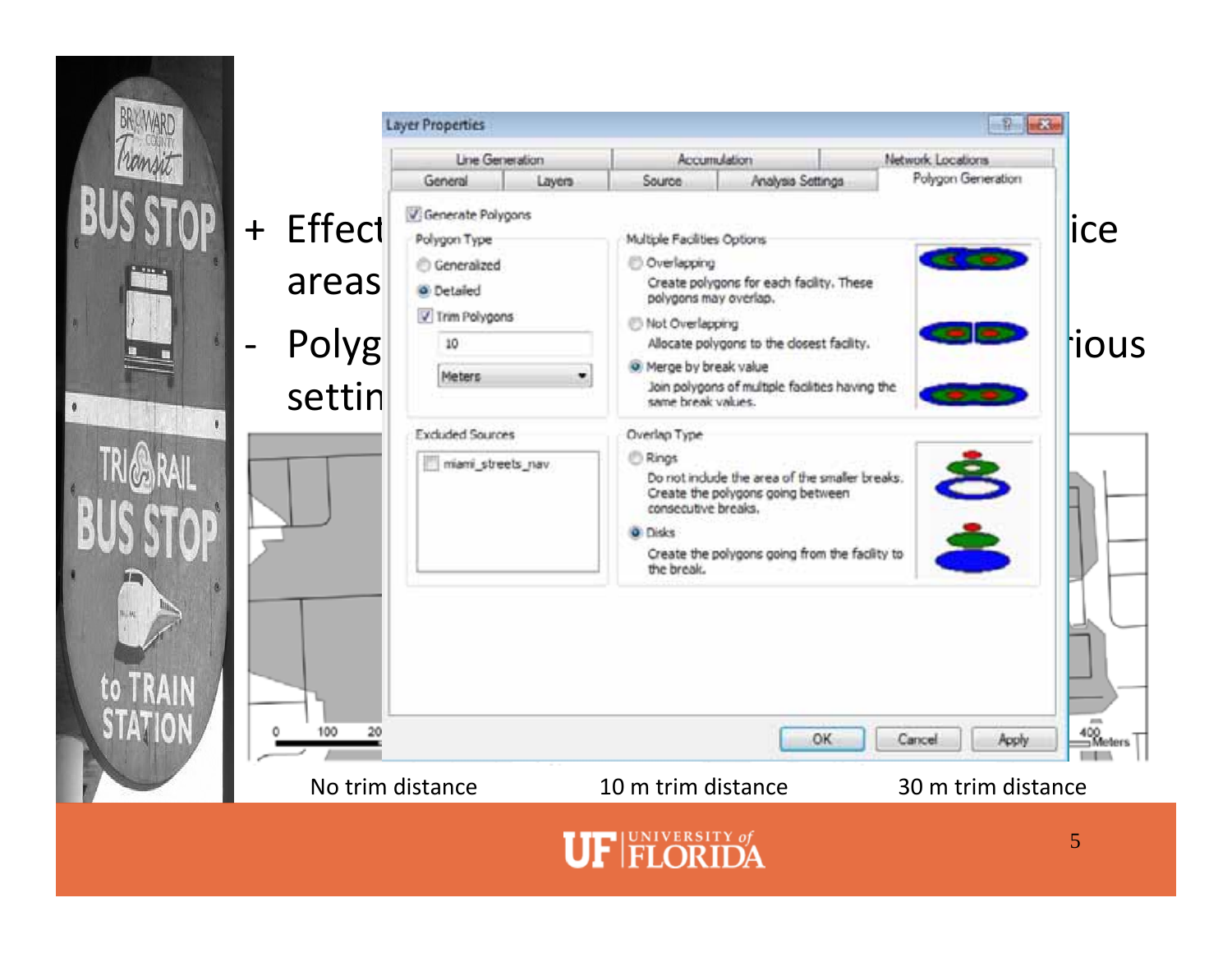

# **Using Street Segments**

- + Total length of street segments reached within threshold distance (e.g. 400m or 800m)
- + Independent of trim distance
- + Better suited for quantitative comparisons of service areas
- + No need to remove inaccessible areas (e.g. water bodies)

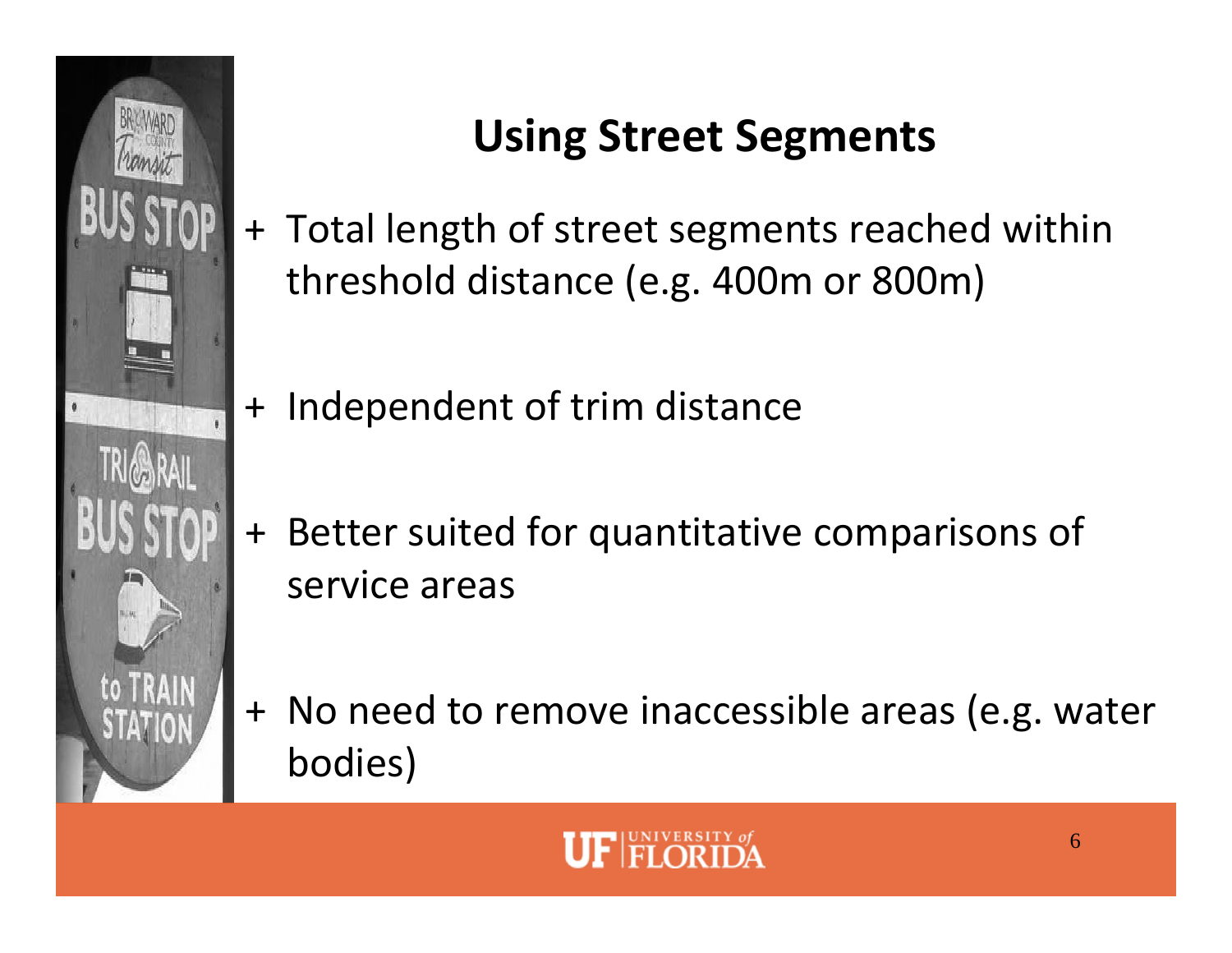

#### **Data Sets Used for Different Cities**

|           |                | <b>Commercial</b> |            | Free       |              | Area<br>$[\text{km}^{\wedge}2]$ | # Bus | # Metro/ Rail |
|-----------|----------------|-------------------|------------|------------|--------------|---------------------------------|-------|---------------|
|           |                | <b>NAVTEQ</b>     | Tele atlas | <b>OSM</b> | <b>Tiger</b> |                                 |       |               |
| <b>US</b> | <b>Atlanta</b> | J                 |            | N          | N            | 879                             | 9419  | 38            |
|           | Chicago        |                   | v          | N          | N            | 3047                            | 11800 | 381           |
|           | Miami          | $\bigcirc$        | N          | N          | N            | 988                             | 11679 | 27            |
|           | New York       |                   | v          | N          | N            | 774                             | 12462 | 493           |
|           | San Francisco  |                   | N          | N          | N            | 122                             | 8066  | 166           |
|           |                |                   |            |            | <b>ATKIS</b> |                                 |       |               |
| Germany   | <b>Berlin</b>  |                   | v          | N          | $\bigcirc$   | 891                             | 3358  | 1203          |
|           | Cologne        |                   | v          | N          |              | 405                             | 645   | 326           |
|           | Hamburg        |                   | v          | N          |              | 755                             | 2931  | 333           |
|           | <b>Munich</b>  |                   | N          | N          |              | 310                             | 1375  | 673           |

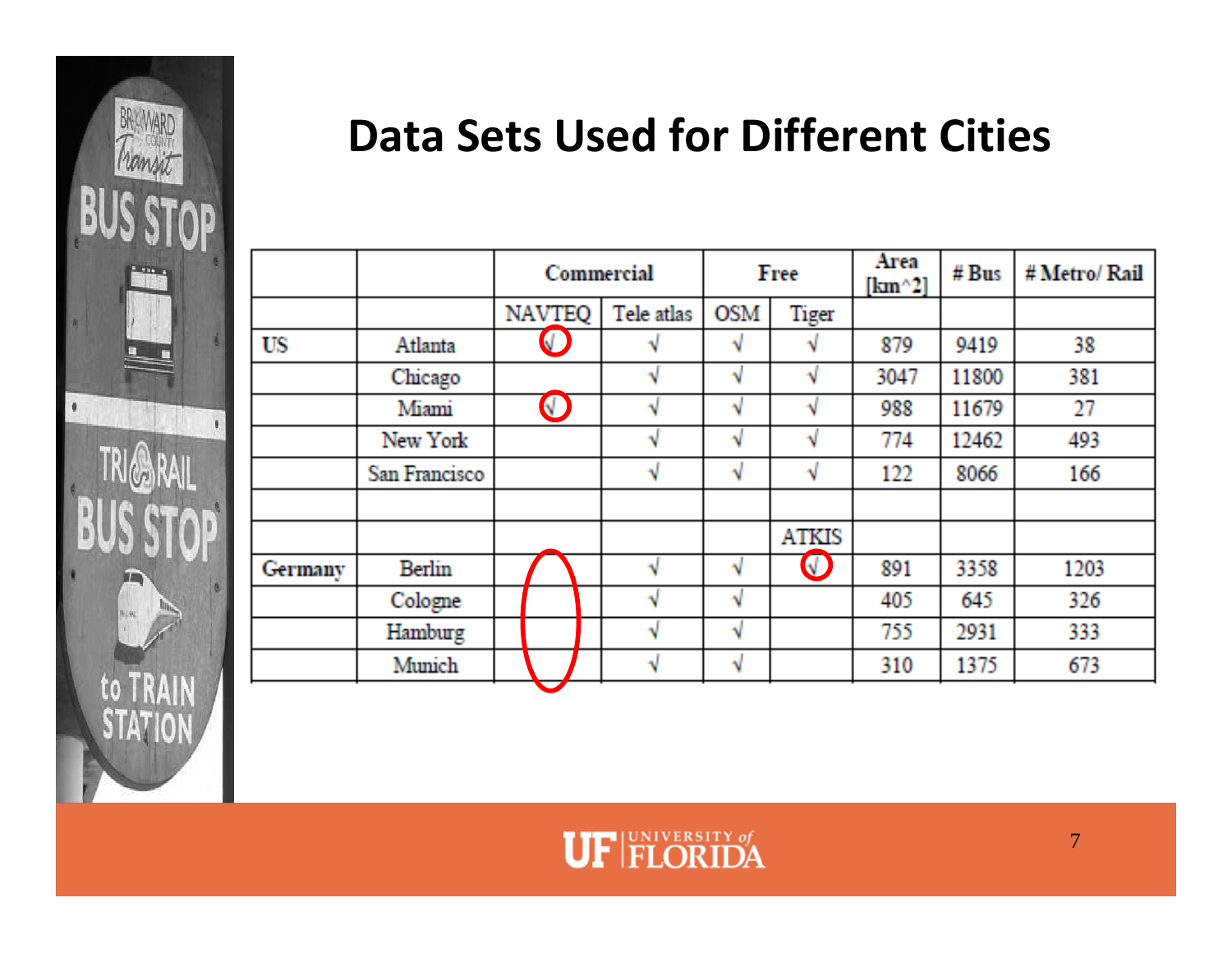

# **Street Network Length Comparisons (US)**



• Differences of street lengths are small for US cities

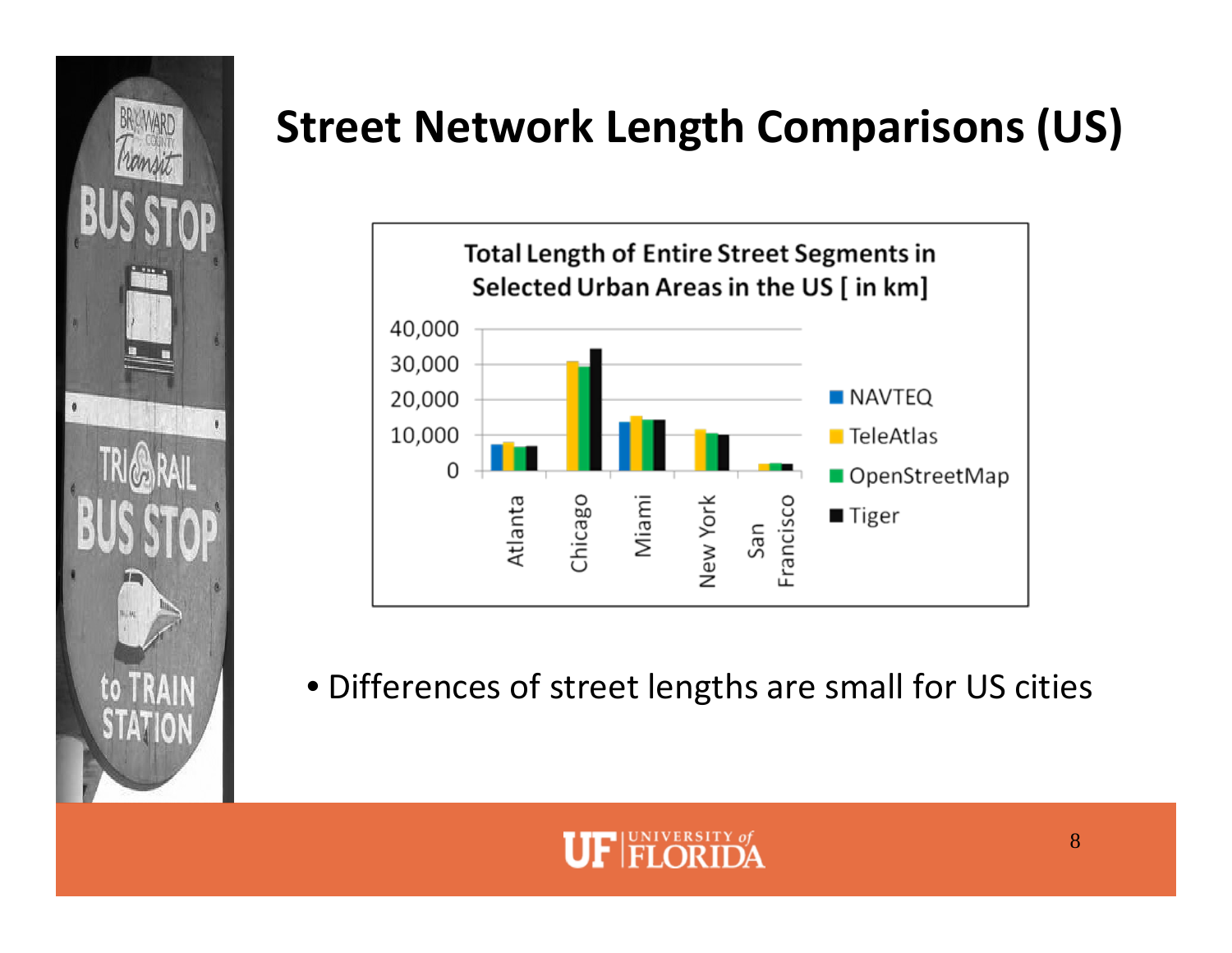

# **Street Network Length Comparison (Germany)**



- Total lengths higher for OpenStreetMap than for TeleAtlas
- Differences range between 13% for Cologne and 44% for Munich

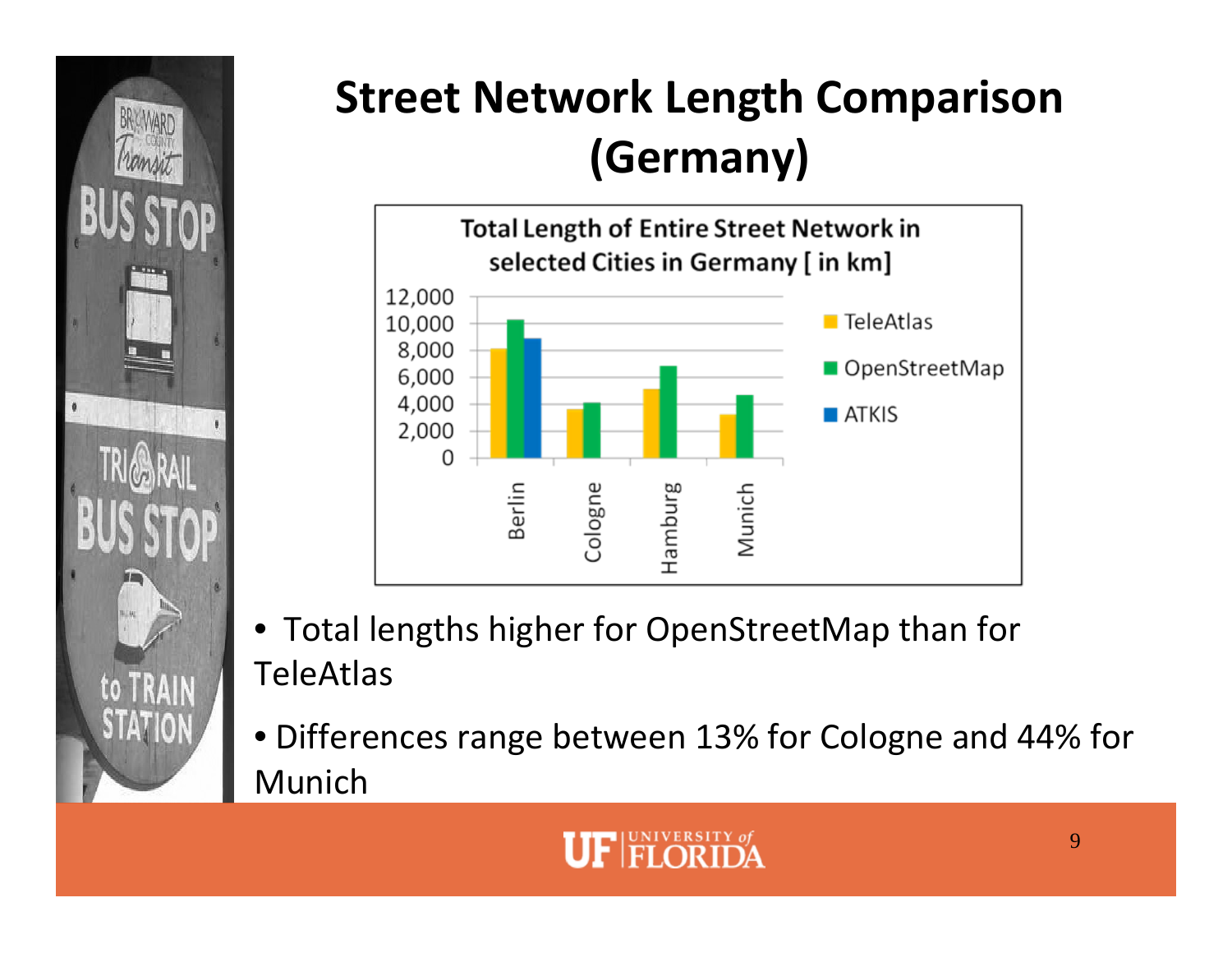

# **Pedestrian Data Length Comparison (US)**



• Portion of pedestrian‐only segments relative to total segment lengths is small for US cities (between 0.03 % and 8.97 %

• No clear pattern on which data source provides the best coverage for pedestrian‐only data

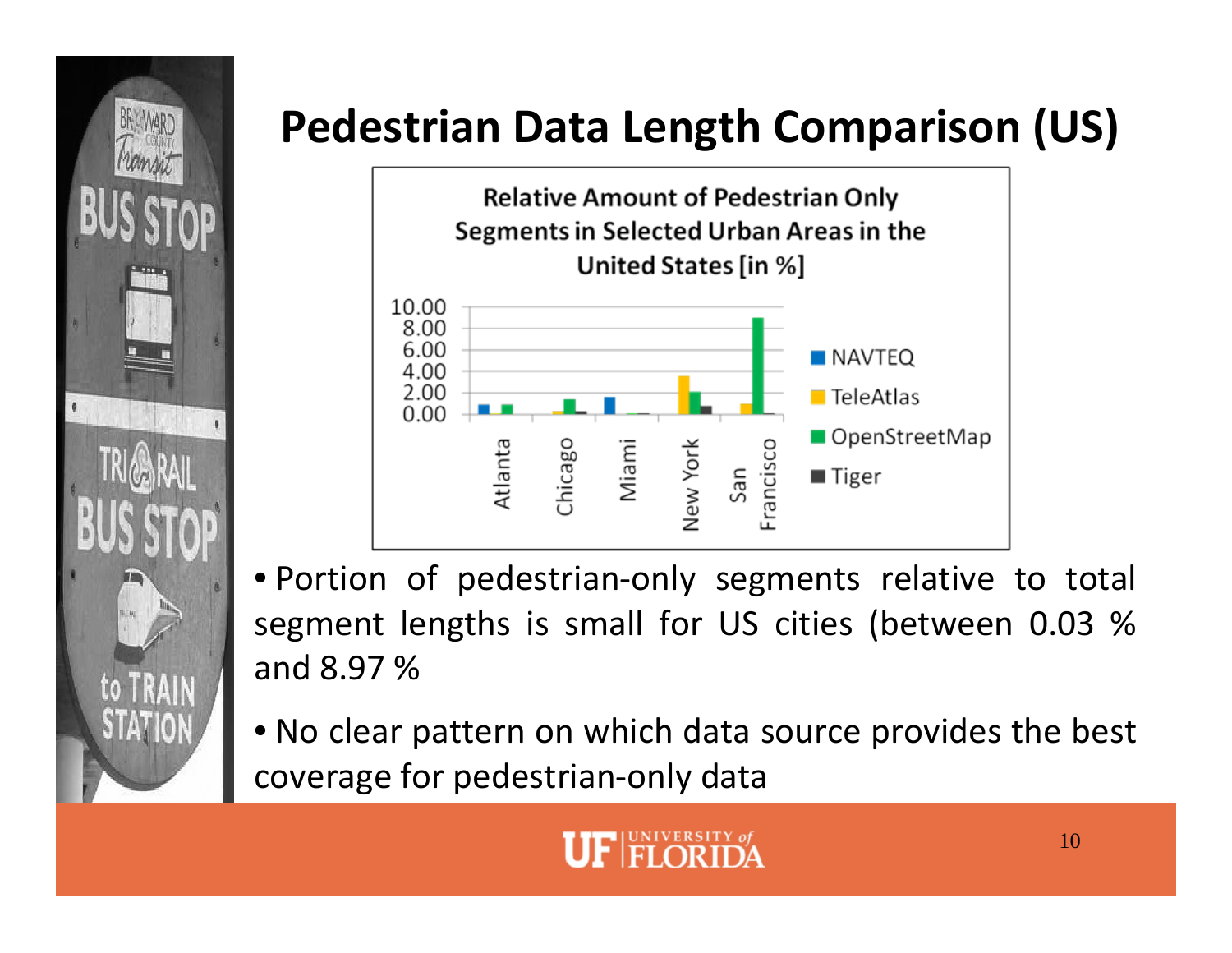

## **Pedestrian Data Length Comparisons (Germany)**



- Generally higher percentage of pedestrian‐only segments for all three data sets
- OSM has between 3.2 (Berlin) and 5.6 (Munich) times as many pedestrian‐only data as Tele Atlas

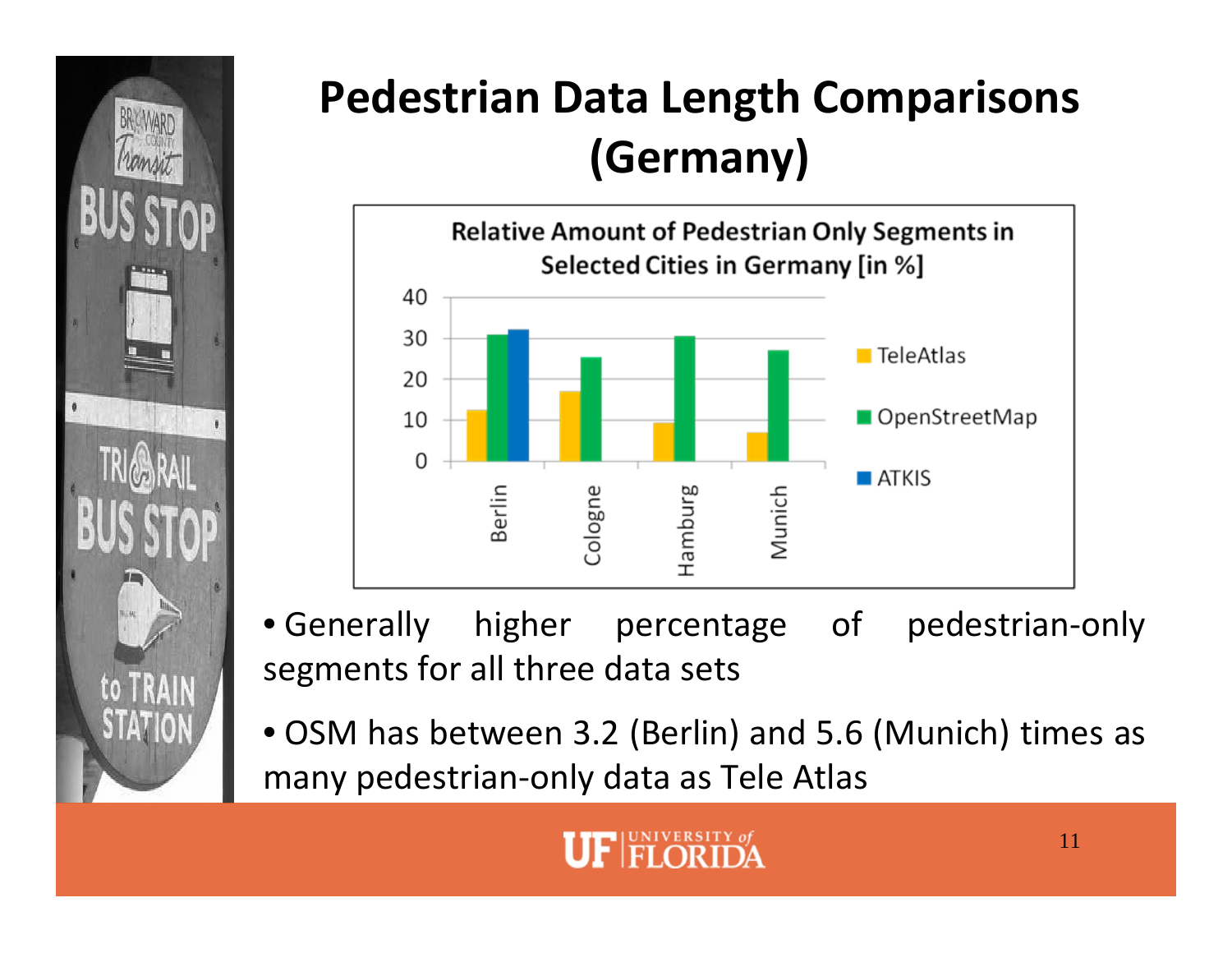

#### **Visualization of pedestrian‐only segments**



• Hamburg*:* Distribution of pedestrian‐ only segments relatively homogenous.



• San Francisco*:*

Pedestrian‐only paths more concentrated around parks and the bay area.

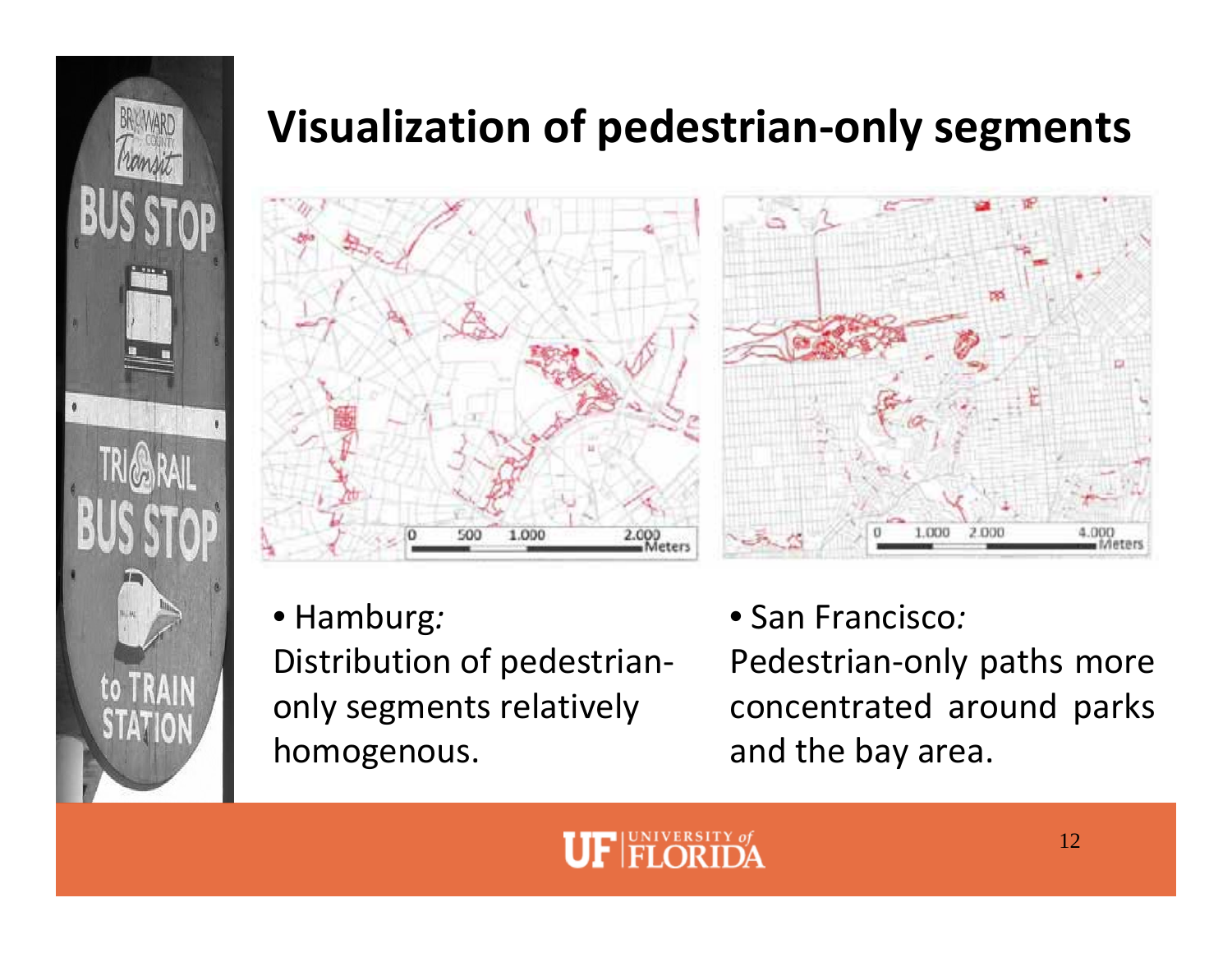

## **Effect of pedestrian‐only segments for generation of service areas**



SanFrancisco



Berlin

Service areas generated on the car network Service areas generated on the combined car and



pedestrian network

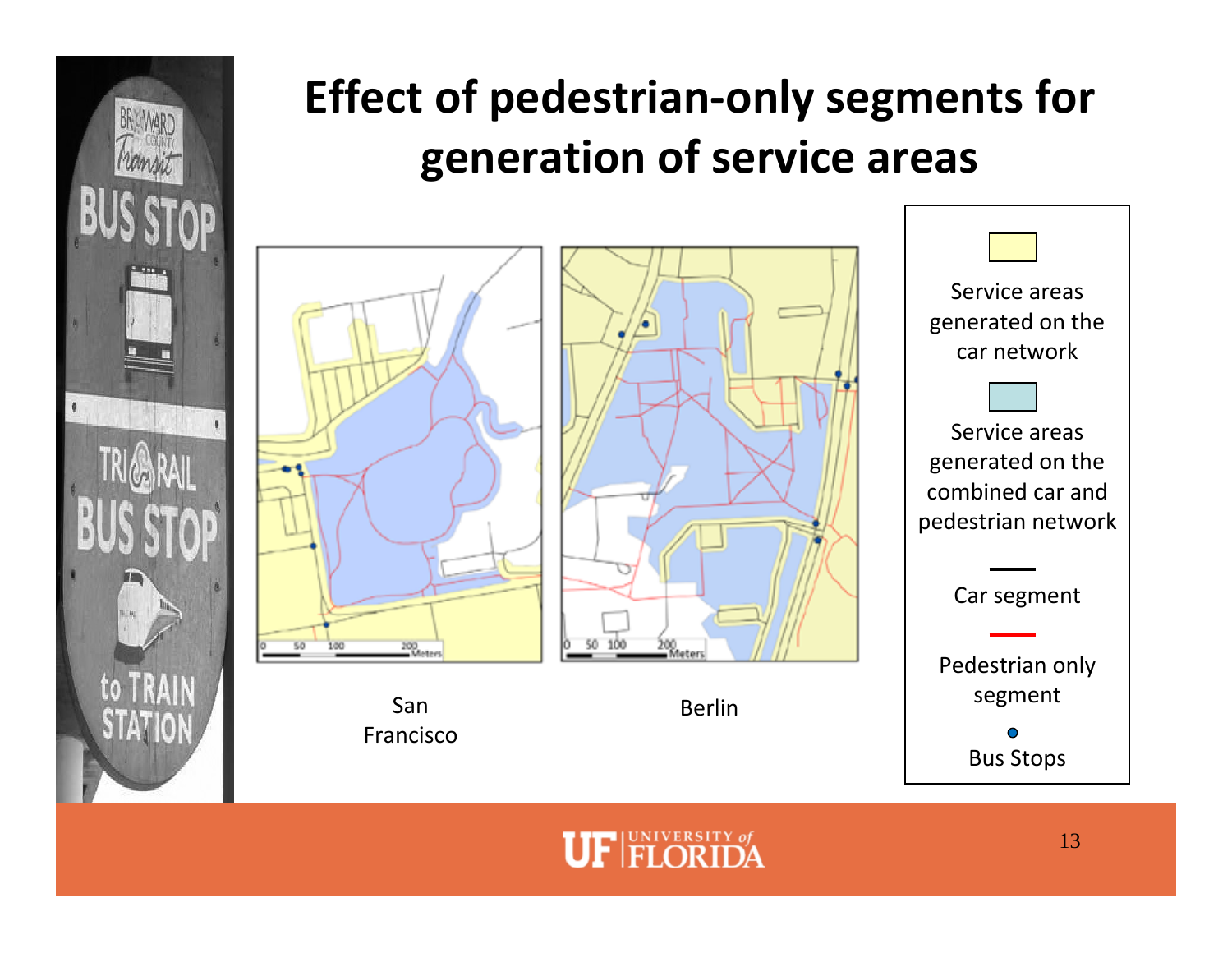

# **Relative growth of service area when integrating pedestrian‐only segments (in %)**

|                |               | <b>NAVTEQ</b> |              | <b>Tele Atlas</b> |       | <b>OSM</b> |        | <b>TIGER</b> |        |
|----------------|---------------|---------------|--------------|-------------------|-------|------------|--------|--------------|--------|
|                |               | Bus           | Metro        | <b>Bus</b>        | Metro | <b>Bus</b> | Metro  | <b>Bus</b>   | Metro  |
| US             | Atlanta       | 4.6           | 18.8         | 0.7               | 0.8   | 2.9        | 11.3   | 3.7          | 55     |
|                | Chicago       |               |              | 0.3               | 0.5   | 8.1        | 20.6   | 0.8          | 0.9    |
|                | Miami         | 45            | 2.9          | 0.2               | 0.2   | 0.3        | 0.0    | 0.4          | 0.0    |
|                | New York      |               |              | 1.7               | 2.6   | 9.3        | 8.1    | 1.6          | 2.1    |
|                | San Francisco | m.            |              | 3.0               | 3.2   | 18.5       | 17.1   | 0.5          | 0.5    |
| Mean           |               | 4.5           | $\sqrt{0.7}$ | 12                | 14    | 78         | (11.5) | 1.4          | 18     |
|                |               |               |              |                   |       |            |        |              |        |
|                |               |               |              |                   |       |            |        | <b>ATKIS</b> |        |
| <b>Germany</b> | <b>Berlin</b> |               |              | 11.5              | 21.4  | 59.4       | 76.8   | 203          | (21.3) |
|                | Cologne       |               |              | 8.2               | 4.7   | 70.2       | 84.8   |              |        |
|                | Hamburg       | m.            | ш.           | 13.5              | 16.3  | 94.9       | 1113   |              | a.     |
|                | Munich        | m.            | ц.           | 7.4               | 6.9   | 98.7       | 117.2  |              | and i  |
| Mean           |               |               |              | 10.2              | 12.3  | 80.8       | 97.5   |              |        |

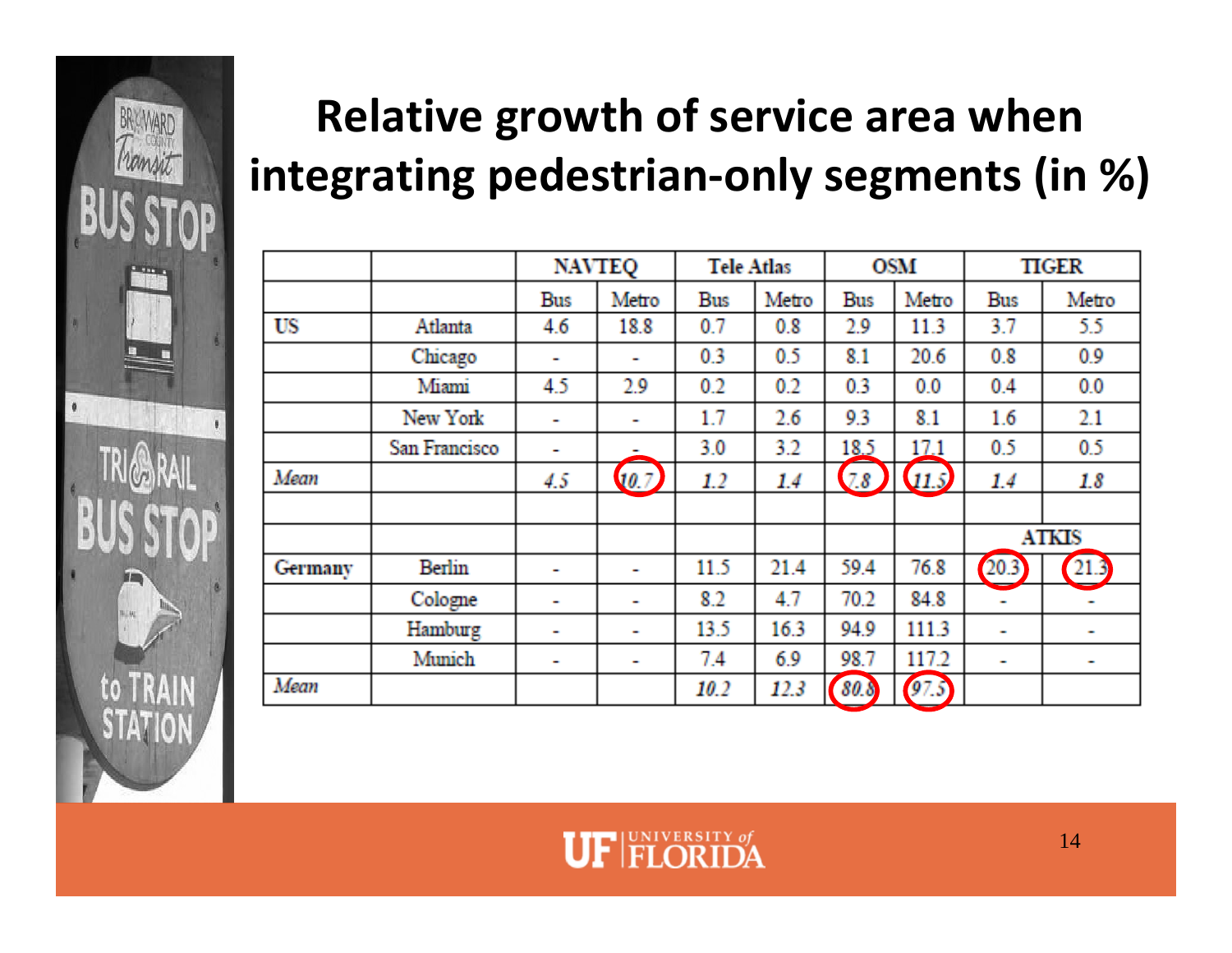

## **Conclusions**

- 1. Pedestrian‐only segments increase service areas around transit facilities up to 20% in US cities, and up to 117% in German cities.
- 2. The integration of pedestrian‐only segments can lead to <sup>a</sup> more realistic assessment of service areas.
- 3. The maximum growth rates for US and Europe found for OSM data analysis were in cities where NAVTEQ data were not available.

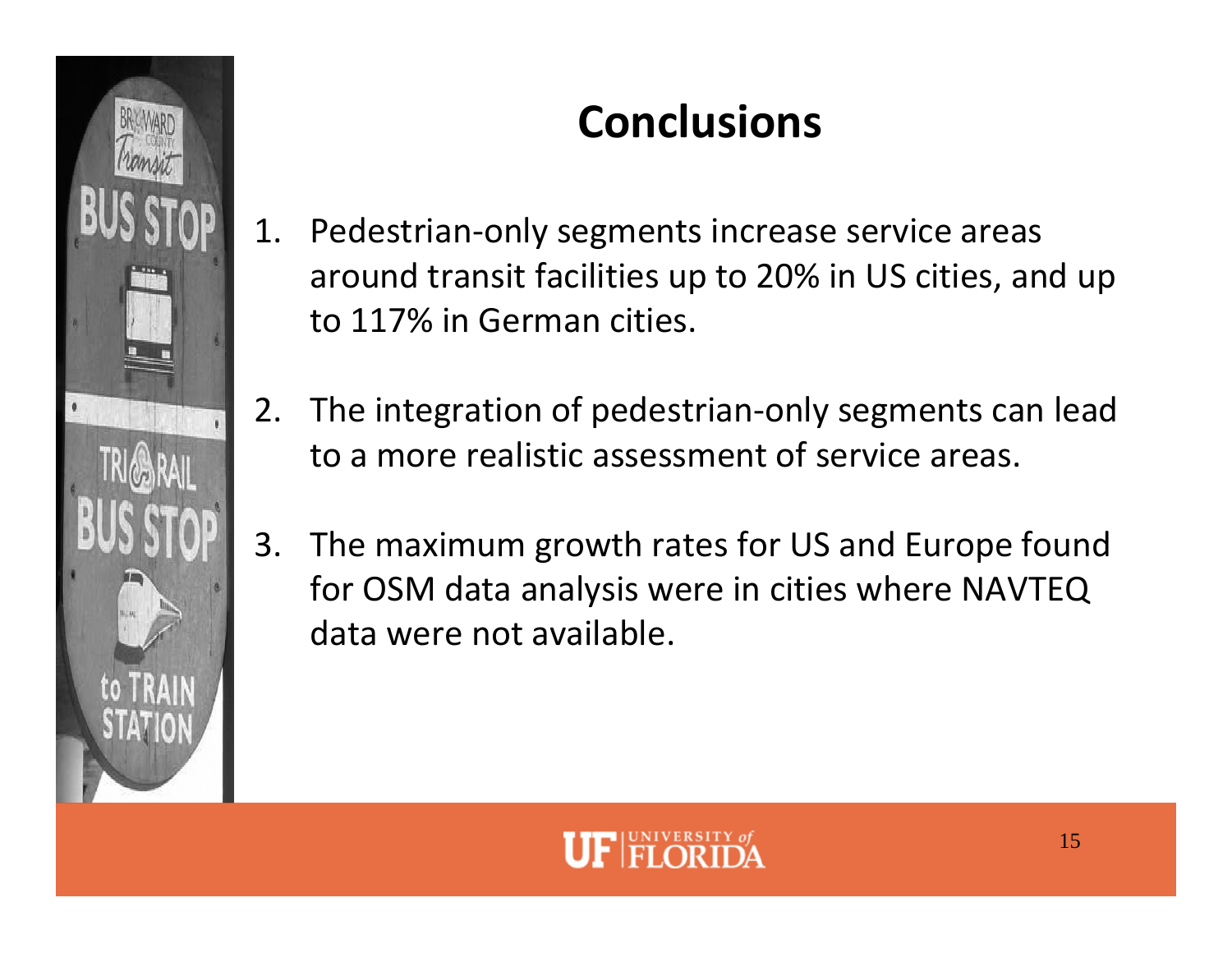

# **Conclusions (cont.)**

- 4. Some urban street networks do not provide <sup>a</sup> significant number of shortcuts that facilitate transit access for pedestrians
- 5. OSM data provide <sup>a</sup> free and relatively comprehensive option for cities

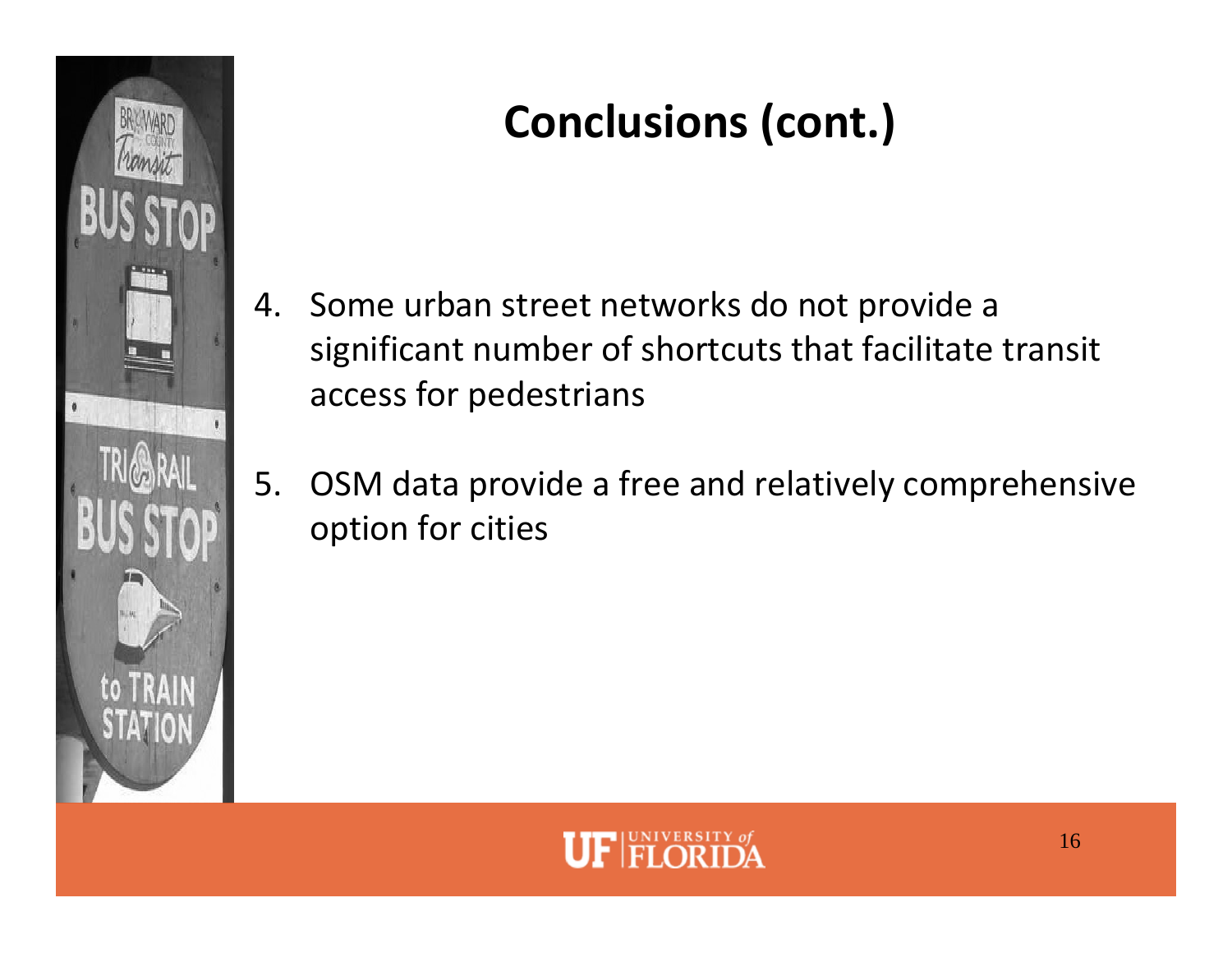

## **Future Work**

- Expand analysis with more cities and datasets
- Analyze different city sizes
- Include population data to assess potential ridership
- Analyze impact of data on shortest route calculations for pedestrians